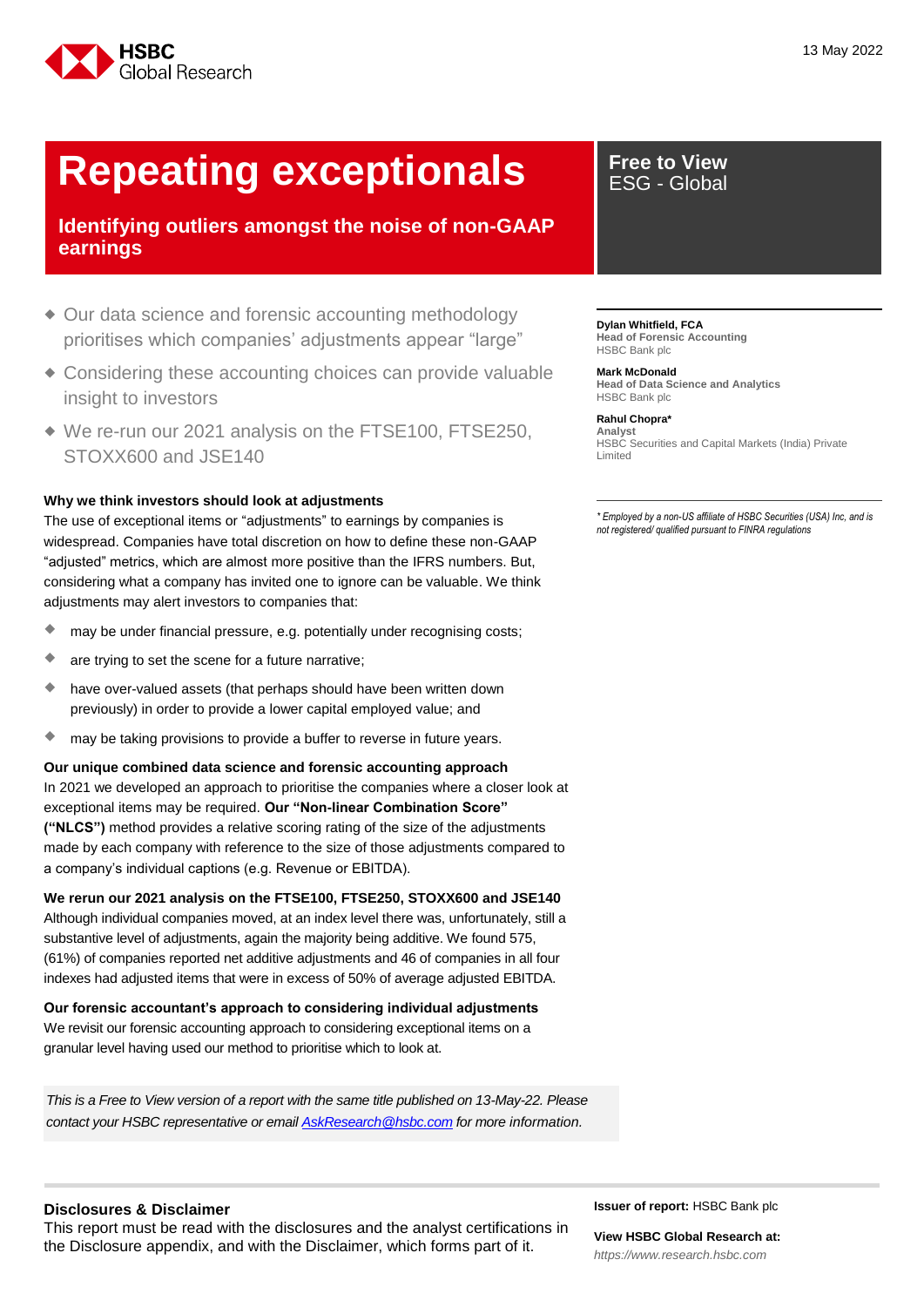

# **Outliers from the normal "unusual" items**

- Companies have complete latitude in defining "adjusted" metrics. They are widely used and almost always present a "rosier" picture than the straightforward GAAP numbers.
- Considering these elective accounting choices can provide valuable insight to investors.
- Our data science and forensic prioritisation approach prioritises which companies may have levels of adjustment that warrant a closer look.

## **Why we look at the use of exceptional items**

#### **Subtle signs can be more useful than looking for a "red flag"**

When attempting to identify issues and risk from an accounting perspective, there is no single "red flag" or test to determine when there might be an issue. Often when a problem gets to the point that it becomes obvious from an outsider's perspective it is often too late to do anything about it. We therefore prefer to look for subtle signs of risk or concern. We often focus our attention on areas that are subject to subjectivity, estimation or accounting choice.

Adjustments and exceptional items are one such area (as management can define these for themselves) and considering what the management of a company suggests one should ignore is often worth the effort.

In our view, understanding the adjustments and exclusions being made by companies can alert investors to:

- **companies that may be under financial pressure:** potential under recognition or deferral/moving of costs out of "underlying" (e.g. a capitalisation of costs then writing off/amortising or perhaps over-optimistic assumptions for write-downs) and into exceptional items could provide a more flattering picture of "underlying" / or "recurring" earnings;
- companies looking to manage the narrative (e.g. rebasing numbers to deliver "growth") by, for example:
	- over-recognising costs (either in exceptional or underlying) in the current year in order to provide a **lower cost base/higher margins/better growth rates in subsequent years**;
	- writing down assets in the current year (that perhaps should have been written down previously) for example to provide **a lower capital employed in subsequent years**; or
	- **•** taking provisions to provide a buffer to reverse in subsequent years;
- **a selective accounting posture** (which could extend beyond the exceptional items); and
- issues in relation to the financial control and governance of a company.

**However, we stress that while large exceptional items MAY be indicators of the above** there are, in many instances, good reasons for large adjustments (and these are often helpful to investors). Therefore, for the avoidance of doubt, we advocate a granular analysis before drawing any inferences or conclusions.

**Over reliance on "adjustments" can be a subtle sign**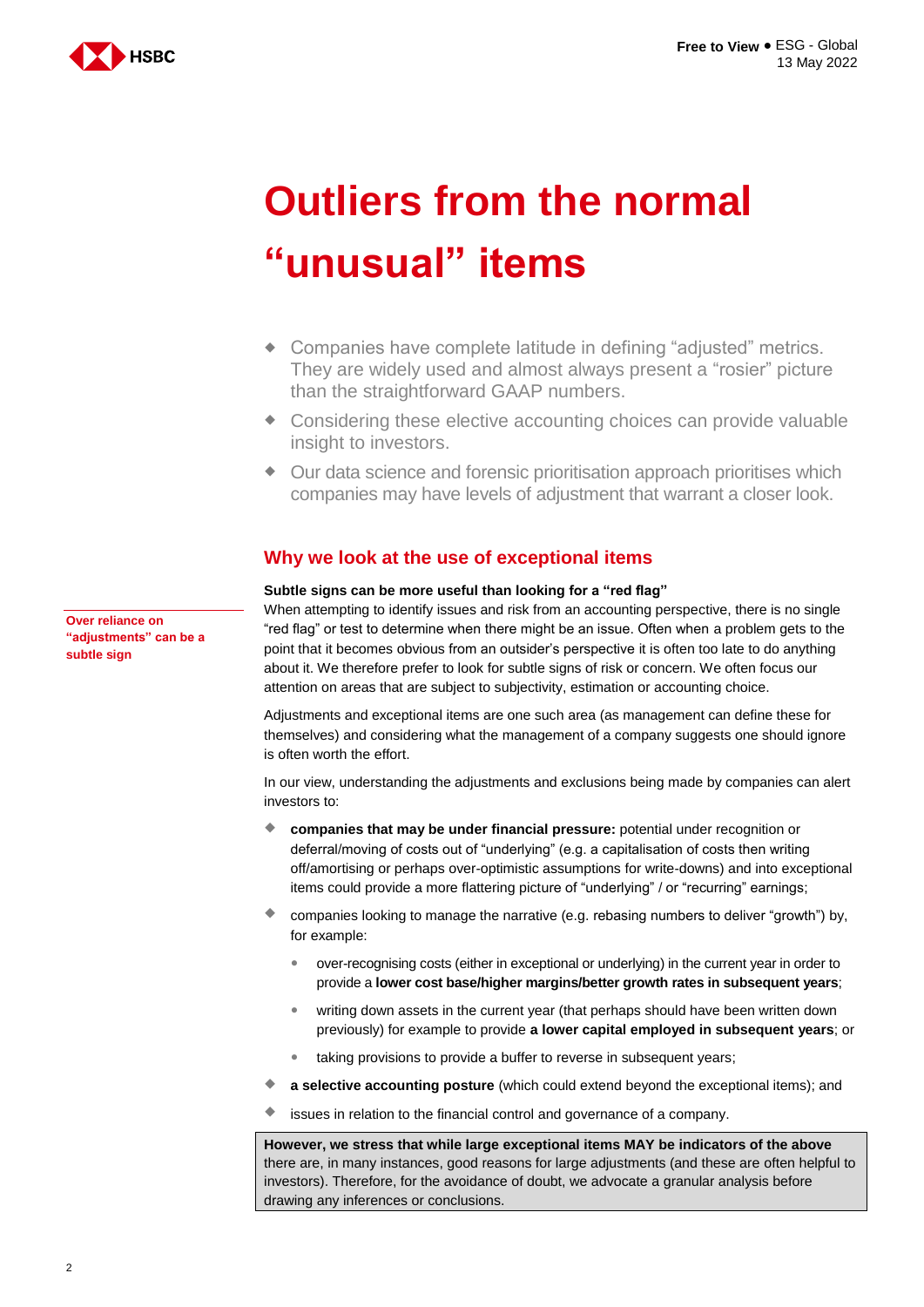

**By any measure, distributable reserves do not equal "adjusted" EBITDA**

**Assuming "adjusted" results drop through to distributions may be a risky assumption** We also advise caution when considering adjusted metrics because distributions (i.e. dividends and returns of capital) will ultimately come out of (some form of) profits after all expenses. Therefore, despite all the plausible rationale provided by company management that "adjusted" is a better reflection of the performance of the business, unadjusted profits are what may ultimately be due to shareholders via distributions.

As we set out in *[Accounting for dividends \(15 Feb 2022\)](https://www.research.hsbc.com/C/1/1/320/jthNgb7)*, although there are different rules for what profits are available for distribution to those disclosed as consolidated profits, we think that it is fair to say that in most (although not all) scenarios profits recognised each year into retained earnings are likely to be closer to what is distributable than any non-GAAP measures such as "adjusted" EBITDA, and adjusted EPS although, again it is not that simple and there can be significant divergences.

Consequently, we think that non-GAAP measures, although sometimes helpful, should be treated with care and scepticism, and the **unadjusted** earnings should, in most cases, be given at least equal weight when considering the financial performance of a company.

### **Updating our work – although there are still impacts of disruption, there are still the "normal" levels of exceptional items to consider**

#### **We re-run our analysis for the latest numbers**

**Getting back to "normal" i.e. still significant adjustments**

Last autumn we set out our combined data science and forensic accounting approach to consider the level of adjustments (or "exceptional items") that companies are making to their earnings in order to prioritise which companies within an index may warrant a closer look.

In that report, we set out the result of that analysis on companies the FTSE100, FTSE250, STOXX600 and JSE140 indices, and highlighted companies that appeared to be making greater, more regular use of exceptional items.

#### **Getting back to "normal", but is "normal" the right answer?**

Although our previous (and most likely our more recent) analysis likely include some of the effects of COVID-19 related adjustments, the level of use of exceptional items (usually additive) by companies is, unfortunately, widespread even in a "normal" year.

We have demonstrated in previous reports that such items are often material and in one direction (i.e. additive to earnings). We think that the previous chairman of The International Accounting Standards Board (the "IASB") summed up the issue perfectly:



**For some reason, companies often find it much easier to find unusual expenses than unusual items of income. It is the main reason why 80%–90% of non-GAAP measures present a rosier picture than numbers reported using IFRS."** 

**Hans Hoogervorst, (previous) IASB Chairman**

**Therefore, it comes as no surprise** to find again that a significant number of companies are using large adjustments to adjust up their earnings.

**Full details of our analysis can be found in the main research report available to clients of HSBC Global Research, including a discussion on why despite performing a granular analysis is key, it must be prioritised by considering the relative size of exceptional items to various factors – and why we use data science to perform these tasks. Please contact your HSBC representative or email AskResearch@hsbc.com for more information.**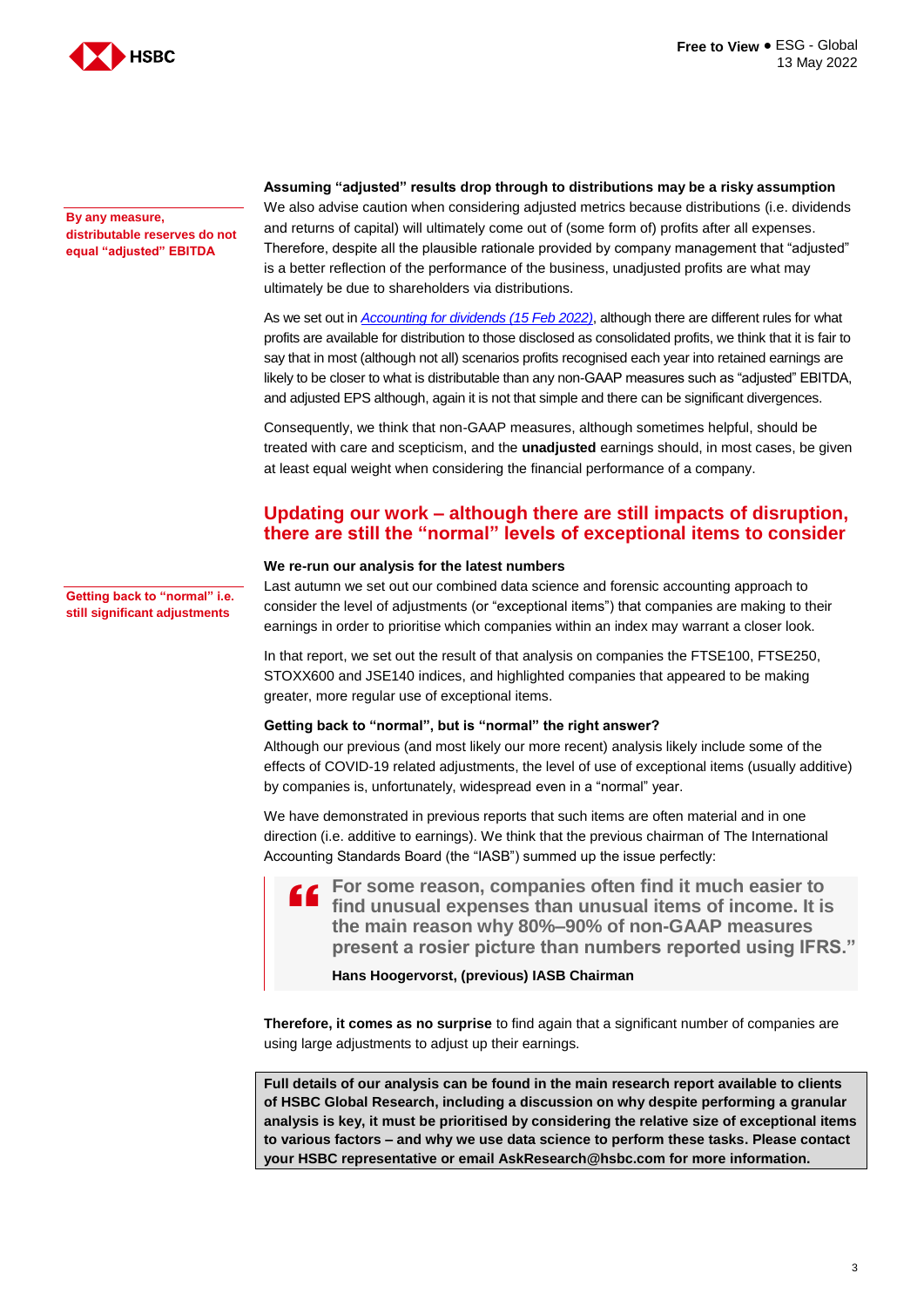



#### **After prioritisation comes the granular work**

## **A forensic approach for considering exceptional items**

**Having prioritised the companies for further analysis, what might that analysis be?** As with much accounting analysis, there is no "standard" approach for identifying issues with exceptional items. We have set out below a list of questions that investors may find helpful. These questions are not intended to be exhaustive, nor are they specific to a particular company. Rather, we suggest these as a starting point that can be used in conjunction with a healthy level of scepticism to consider these items, which should also ideally be triangulated to other information where possible.

## **Questions investors should consider**

- **1. What narrative is the company trying to present?**
- **2. What metrics are being presented (or are important to stakeholders) and how do the exceptional items affect those metrics?**
- **3. Is there a possibility that directors' remuneration and incentives are driving accounting estimates?**
- **4. What opportunities might the company have or use in order to move costs around?**
- **5. Where a company has recognised exceptional items or additional costs due to disruptions:**
	- a. is there a clear linkage between "cause and effect";
	- b. has the company been "*even-handed in identifying any gains as well as losses"*;
	- c. are there any indications that the costs may not be one-off; and
	- d. do write downs and impairments make sense individually and collectively?
- **6. What subjective accounting judgements and estimates has the company made? Do these make logical sense and are they consistent with the wider environment?**
- **7. Have there been any significant changes in the accounting choices and judgements during the period?**
- **8. What assumptions are the company using and are those consistent across the accounts, with peers and in the wider economic environment?**
- **9. Have any specific risks been identified by the audit committee and/or the auditor in relation to these balances?**
- **10. Considering the accounting for costs as a whole, are there indications of selective accounting which may be an indicator of wider financial reporting governance concerns?**

## **Conclusion**

The use of exceptional items has not reduced significantly. Although that is not surprising, what did spark our interest was the level of their use had not seemed to materially improve. Although this is potentially the tail end of the impact of COVID-19 disruptions that were still being felt in the year end numbers, we would have expected there to have been a marked reduction. Perhaps this will come in the next half year results. It remains to be seen.

Despite the disruptions, the volume and magnitude of adjustments still appears to be significant. Whilst frustrating to analyse (e.g. deciding which ones to add back in) we think that it does provide the more detailed focused investor to gain a potentially advantageous insight into the company's financial posture and governance.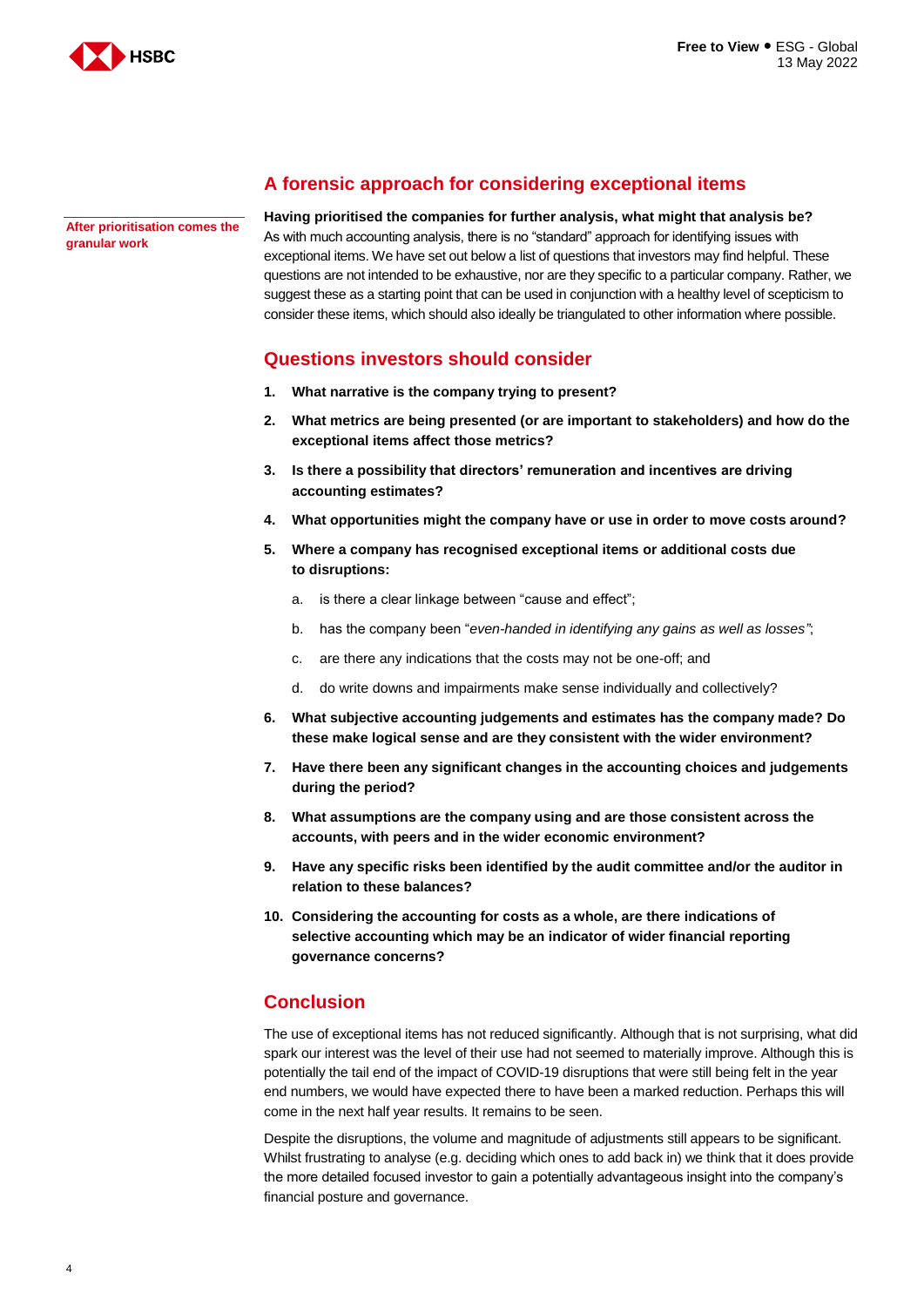

# **Disclosure appendix**

The following analyst(s), who is(are) primarily responsible for this document, certifies(y) that the opinion(s), views or forecasts expressed herein accurately reflect their personal view(s) and that no part of their compensation was, is or will be directly or indirectly related to the specific recommendation(s) or views contained in this research report: Dylan Whitfield, FCA, Mark McDonald and Rahul Chopra

This document has been issued by the Research Department of HSBC.

HSBC and its affiliates will from time to time sell to and buy from customers the securities/instruments, both equity and debt (including derivatives) of companies covered in HSBC Research on a principal or agency basis or act as a market maker or liquidity provider in the securities/instruments mentioned in this report.

Analysts, economists, and strategists are paid in part by reference to the profitability of HSBC which includes investment banking, sales & trading, and principal trading revenues.

Whether, or in what time frame, an update of this analysis will be published is not determined in advance.

For disclosures in respect of any company mentioned in this report, please see the most recently published report on that company available at www.hsbcnet.com/research.

#### **Additional disclosures**

- 1 This report is dated as at 13 May 2022.
- 2 All market data included in this report are dated as at close 11 May 2022, unless a different date and/or a specific time of day is indicated in the report.
- 3 HSBC has procedures in place to identify and manage any potential conflicts of interest that arise in connection with its Research business. HSBC's analysts and its other staff who are involved in the preparation and dissemination of Research operate and have a management reporting line independent of HSBC's Investment Banking business. Information Barrier procedures are in place between the Investment Banking, Principal Trading, and Research businesses to ensure that any confidential and/or price sensitive information is handled in an appropriate manner.
- 4 You are not permitted to use, for reference, any data in this document for the purpose of (i) determining the interest payable, or other sums due, under loan agreements or under other financial contracts or instruments, (ii) determining the price at which a financial instrument may be bought or sold or traded or redeemed, or the value of a financial instrument, and/or (iii) measuring the performance of a financial instrument or of an investment fund.